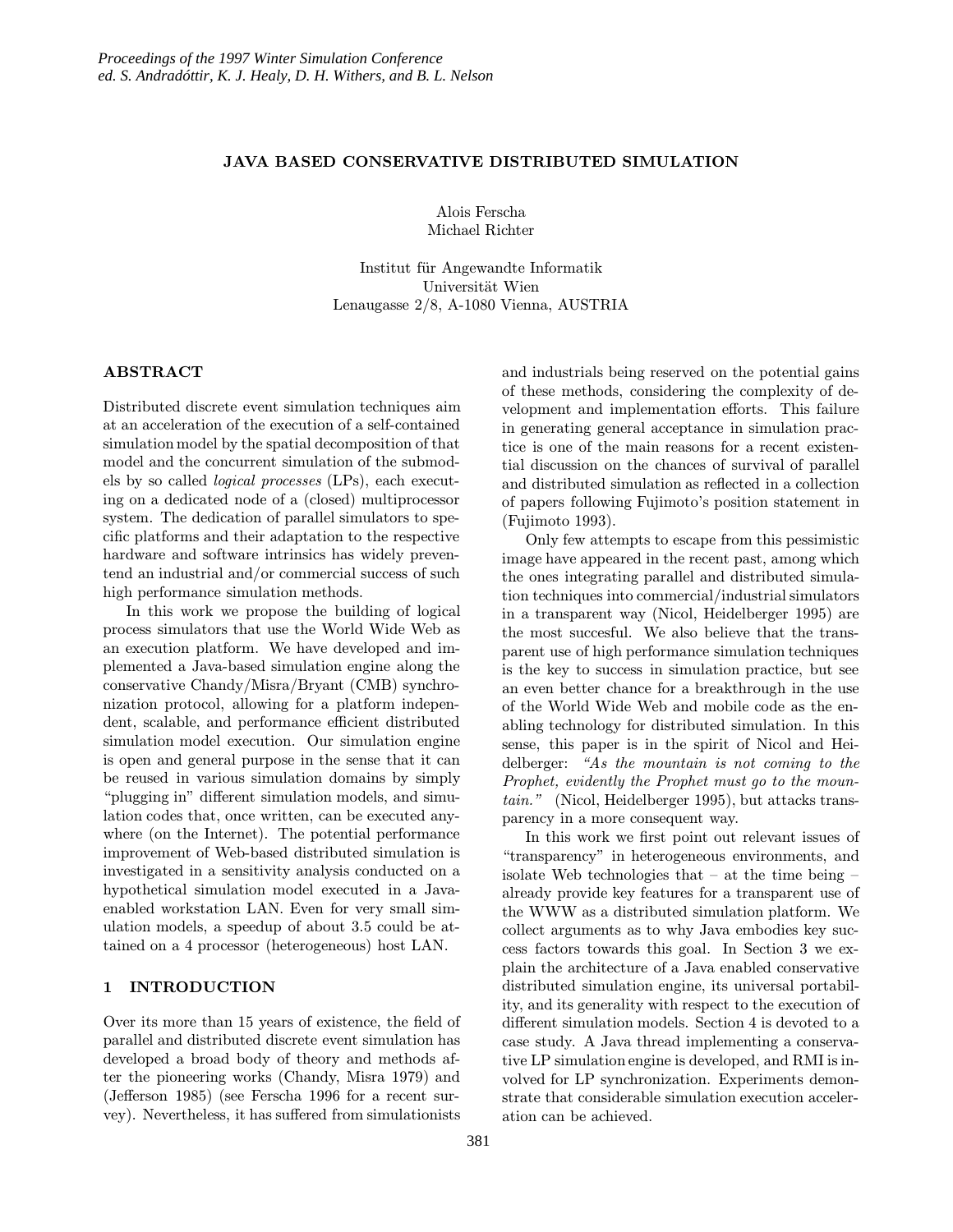# 2- TRANSPARENT DISTRIBUTED SIMULATION ON THE WWW

The homogeneous and centralized parallel processing systems which have been the subject of investigation in the context of parallel and distributed simulation are nowadays widely being replaced by heterogeneous, distributed systems. Instead of an isolated CPU pool in classical parallel processing systems, the "network" itself appears as a high performance computing platform, in which the collection of network devices constitutes the pool of resources (CPUs, storage, communication devices). As an example, today's WWW appears as a vast "pool" of such resources, readily available (besides other things) for World Wide Simulation (WWS). (Some thoughts on the use of the Web for simulation are collected in Fishwick 1996.)

A key problem towards the use of the WWW as a platform for distributed simulation model execution is transparency, i.e. the problem of transparent access to net resources. The enabling technologies considered here for making the different kinds of heterogeneity transparent to users are the following:

- transparency of network heterogeneity: Basic Web-technology has solved the problem of interoperability of different networks based on well-defined, standardized protocols like HTTP and CGI. The HTTP protocol establishes a uniform information transport mechanism, whereas CGI defines in a clear way the interface between a Web-server and arbitrary programs executing on the same physical machine. The hypertext markup language HTML defines the syntax and logical structure of arbitrary content, and resources are referenced across heterogeneous networks by a global naming scheme, i.e. the Uniform Resource Locator (URL).
- transparency of platform and operating-system heterogeneity: The Java virtual machine provides a uniform processing platform and is well established due to its integration into standard Web-browsers, available on all major hardware platforms. The Java compiler translates classbased object-oriented (Java) source code to an intermediate machine-independent and platformindependent byte-code, which is interpreted by the Java virtual machine, a platform-neutral architecture definition. Only the virtual machine has to be ported to a specific platform and operating system. In the context of simulation, this has already influenced some exploitations: Sequential discrete event simulation with Java

is investigated in (Buss, Stork 1996), the development of a Java simulation library is reported in (Nair, Miller, Zhang 1996).

• transparency of user-interface heterogeneity: Along with the Java programming language, a class library for API programming and user interface programming (AWT) has emerged, supporting standardized concepts for graphical interfaces (GUIs). An additional and innovative feature is the possibility of run-time linking, enabling dynamic retrieval of classes from the net (e.g. loading applets embedded in HTML documents). Extensive reuse and the combination of existing GUIs and software aims at cutting down user interface development efforts, while at the same time preserving cross-platform and cross-operating system transparency.

Accomodating these basic needs for transparency, contemporary Web technology provides an excellent basis for Web based distributed simulation. Moreover, all this technology is right at hand today, at almost any place in the world. By using Java technology for the realization of distributed simulations, a universal portability (and platform independence) of distributed simulations can be guaranteed. Further chances for a breakthrough succcess can be seen in the following key features of the Java technology:

- The utilization of simulation software resources from anywhere in the Internet, from any machine and independent of the local operating system (ease of access to world wide computing resources).
- The utilization of simulation models from anywhere in the Internet. This feature highly promotes simulation model reuse/sharing: (sub) models (like simulation software) can be created and posted to a Web site and used as "plug-ins" in various different simulations.
- The estalishment of a world wide model / simulation software base according to the previous features.
- The support for and simplification of simulation code migration from one system node to another, and the instantiation of local simulation code on remote system nodes (e.g. remote method invocation). This feature adds a new dimension of dynamicity to contemporary simulation methods.
- The reuse of existing simulation code in a transparent way, without any rewriting, without any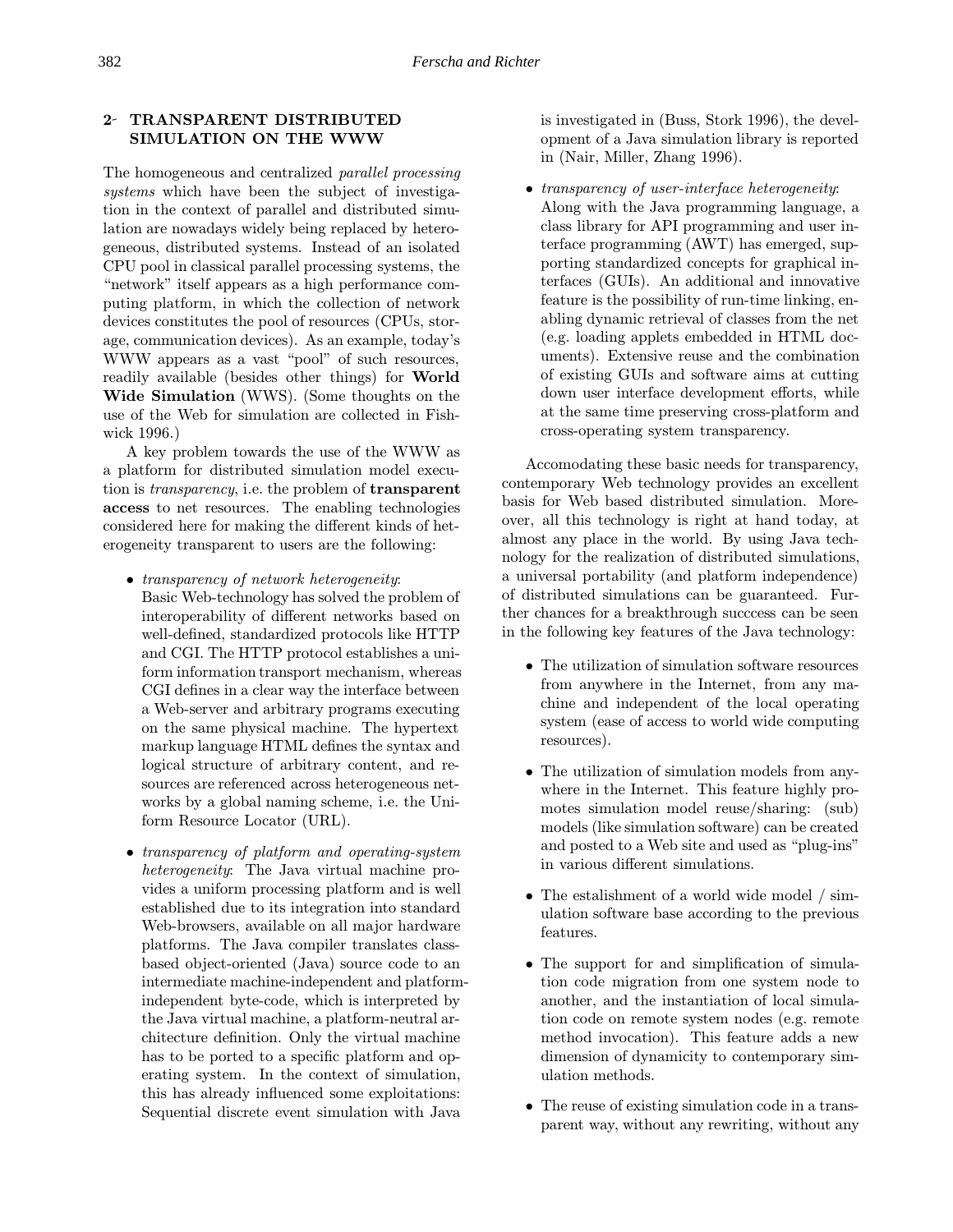

Figure 1: Architecture of a Conservative Logical Process

recompilation ("write-once run-anywhere"). A geographically dislocated code and model development is supported, e.g. in "cells of expertise".

- The scalability of distributed simulations: simulation code can be instantiated (remote method invocation) to any desirable extent of multiplicity, since physical execution devices (CPUs) are available to an almost infinite extent.
- Among other simulation language candidates (C, C++, etc.) Java is the only language that is inherently "Internet-aware", easy to learn, modular, supports processes and process interactions (multithreading), and eases the integration of simulations into intuitive, graphical and animated user interfaces.
- Last, but not least, distributed simulations can be performed at anytime from anywhere.

Having motivated simulation modeling and execution based on Web and Java technologies, we now build a distributed simulation engine within this framework, and exemplify the feasibility and enhanced quality of "world wide simulations."

# 3 A JAVA BASED, CONSERVATIVE DISTRIBUTED DISCRETE EVENT SIMULATION ENGINE

An object oriented distributed discrete event simulation engine using the Chandy-Misra-Bryant (CMB) protocol (Chandy, Misra 1979), (Bryant 1984) and the Java RMI (remote method invocation) system is developed in this section. In order to accelerate the execution of a self-contained simulation model, the CMB approach to distributed simulation decomposes the model into spatial submodels, each of which is executed by so called logical processes (LPs). To preserve intra-LP event causality during simulation, CMB protocols (as opposed to Time Warp protocols) execute in each LP events that occur in the respective submodel in nondecreasing order of their occurrence timestamp, thus strictly preventing the possibility of any event causality violation across LPs. For this, CMB protocols rely on the detection of when it is (causally) safe to process an event (i.e. detect so called lookahead). A deadlock management mechanism is necessary to either avoid deadlocks (due to cyclic waiting conditions for messages able to make 'unsafe' events safe), or detect and recover from deadlocks. In distributed system implementations of CMB protocols deadlock management is usually based on message exchanges. The architecture of a CMB LP must thus cover three different functionalities:  $(i)$  and input-sided communication interface taking care of arriving messages (input buffer, IB)  $(ii)$  a simulation engine that (under the control of the input communication interface) advances local simulation time LVT by executing events scheduled in the event list EVL and adjusting the local state variable vector S respectively, and *(iii)* an output-sided communication interface involved in propagating the effects of the local execution in the form of events to remote LPs as messages. (See e.g. Ferscha 1996 for a very detailed explanation of the architecture of a CMB simulator).

In our Java implementation of an LP adhering to CMB, the architecture is viewed as containing two parts (Figure 1): the input interface (IBs) managed by the Java class  $LP<sub>S</sub>$ , and the simulation engine and output interface as managed by the Java class  $LP<sub>C</sub>$ .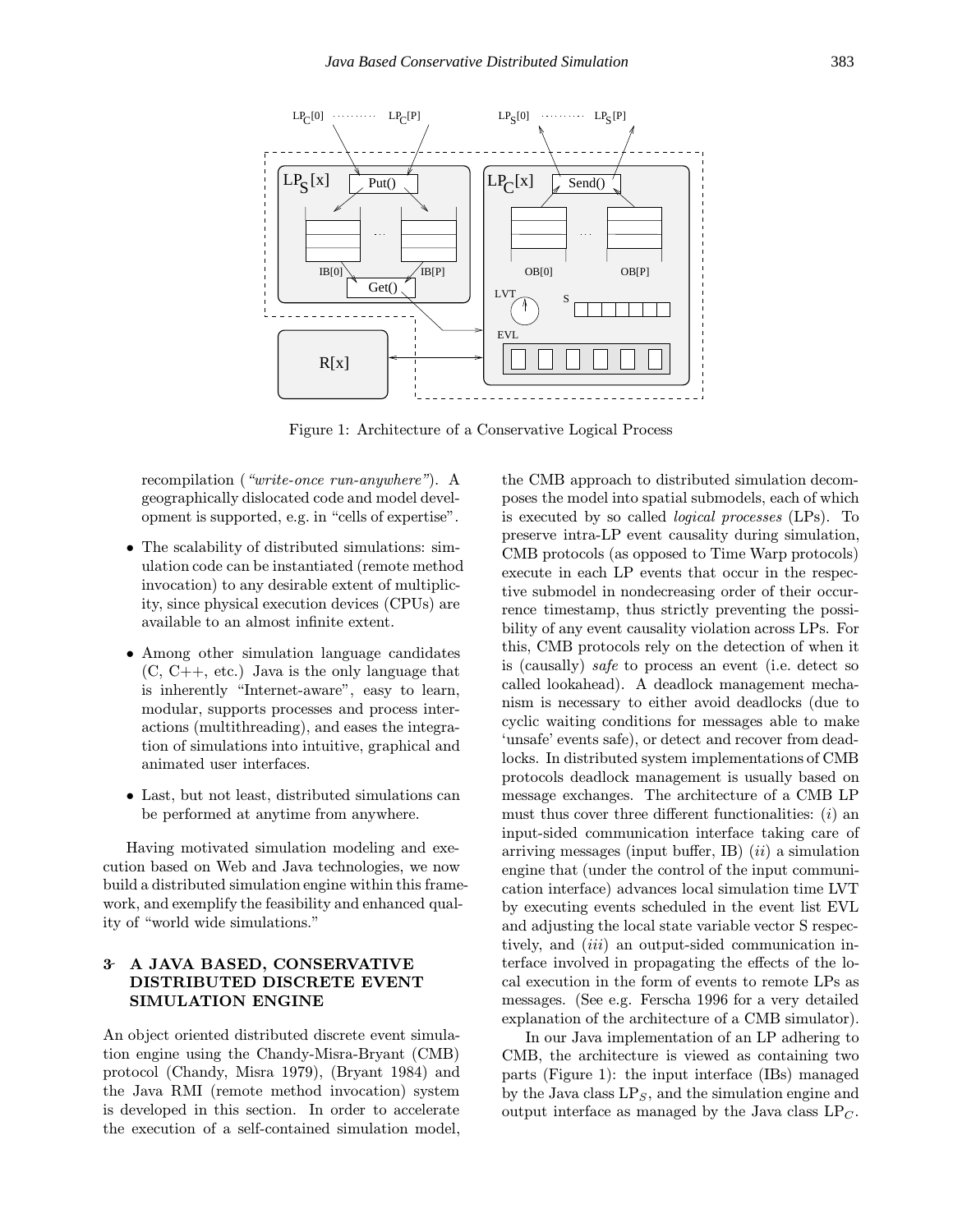

Figure 2: Possible RMI Using 4 LPs

Each  $LP_C[i]$  executing an  $LP_i$  accesses a dedicated simulation submodel (or spatial region of the simulation task) R. The Put-method of the  $LP<sub>S</sub>$  class inserts arriving messages in the corresponding IB and can be invoked from every  $LP_C[j]$   $(j \neq i)$  involved in the federated simulation, whereas the Get-method can be invoked only locally from  $LP<sub>S</sub>[i]$ , i.e. at  $LP<sub>i</sub>$ . In this way,  $LP_C$ s can send messages to all  $LP_S$  IBs, but will receive messages only from its own (local) IBs. Every  $LP_C$  can request the smallest time stamp of all IBs of its  $LP<sub>S</sub>$ , compute the minimum timestamp of messages and determine the time horizon (local virtual time horizon, LVTH) up until which it is safe to execute events from the local EVL. Within the time frame of LVT and LVTH events are processed, yielding new states. If the respective new state enables new events occurring in the local future, these are then scheduled in the EVL. Conversely, if scheduled events have become disabled, they are removed from EVL. Outgoing messages are deposited in the local output buffers  $(OB[i])$  together with nullmessages which encode the local lookahead. (Note that a sender-initiated nullmessage policy is used here.) After executing all the safe events, the whole contents of the local output buffer is sent to the input buffers of the corresponding recipient.

Each  $LP_C$  executes in its own Java thread, "yielding" control to another  $LP_C$  after one simulation cycle. Via this direct scheduling of LPs, the whole simulation is made independent of proprietary scheduling strategies encoded in the different Java virtual machines. The thread based implementation, allows in a natural way, for a model with n LPs to be simulated in a distributed environment with  $m$  hosts, as well as even on a single host without any source code modification. Thus a highest possible degree of portability, partitioning and load balancing options are preserved in this way. Figure 3 describes the Java thread that implements a simulation engine SE.

The interconnection of multiple LPs is illustrated in Figure 2. As far as the topology of LP interconnections is concerned, only the connections necessary for the particular simulation model are instantiated at runtime. A link between  $LP_C[0]$  and  $LP_S[1]$  will therefore only exist if in the submodel R[0] prescribes potential causal effects onto R[1] or vice versa, i.e.  $R[0]$  and  $R[1]$  will have to exchange messages. (Consequently, and what appears as a particular advantage of the object oriented implementation strategy, the possibility for dynamic LP topologies arives.)

The reason for separating  $LP<sub>S</sub>$  and  $LP<sub>C</sub>$  in the implementation is portability to different simulation strategies. In its current form,  $LP_C$  implements a CMB protocol which could easily be replaced by a Time Warp simulation engine. The input interface  $LP<sub>S</sub>$  could be reused for such a new simulator without modification. Even seamlessly switching among different  $LP_C$  implementations at runtime appears possible, at least from an implementation viewpoint. Furthermore, the same modularity arguments hold for the isolation of the simulation submodel R: submodels can be replaced by simply "plugging in" a new model class.

#### 4 CASE STUDY

In the following case study we investigate the performance sensitivity of the simulation engine with re-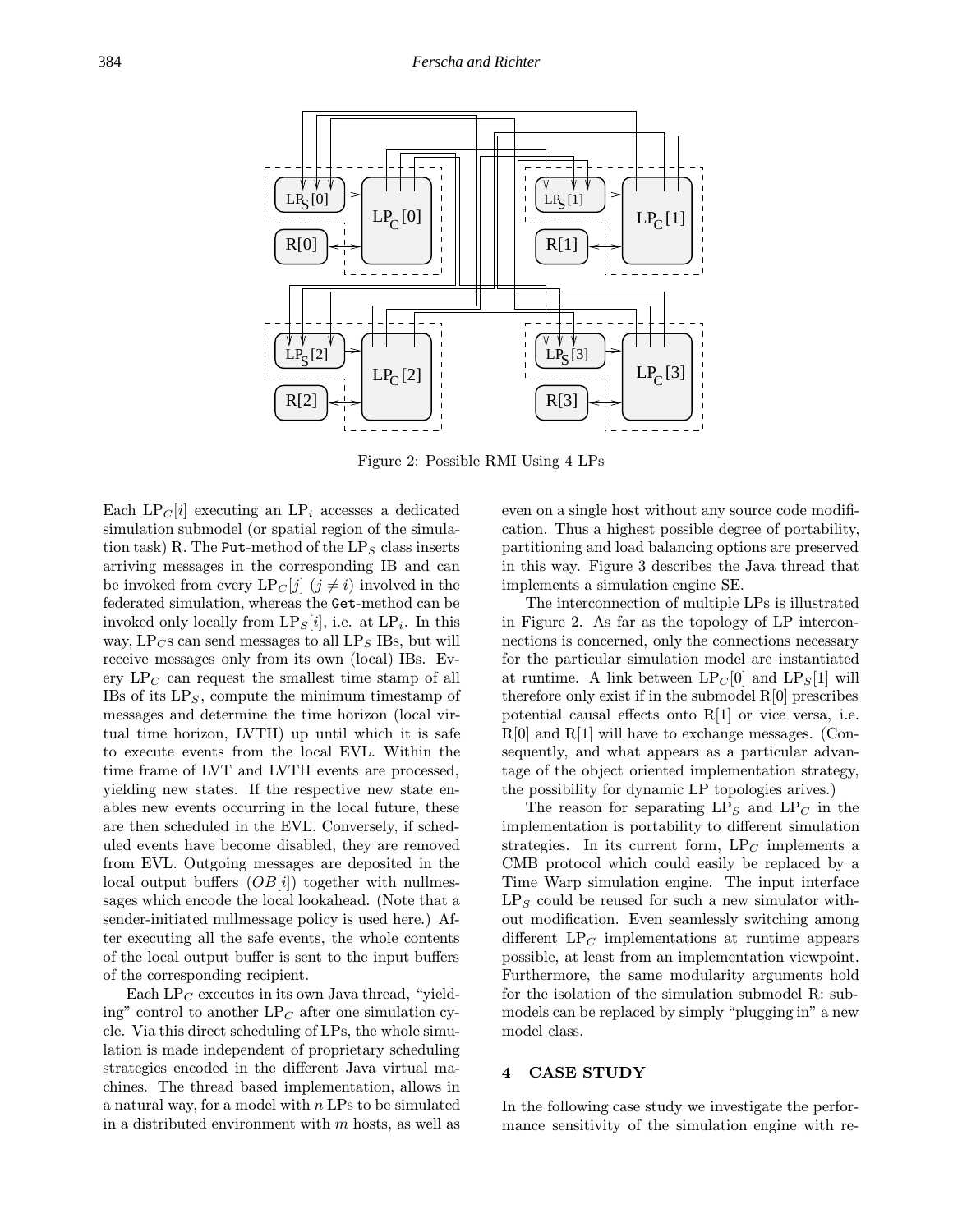```
public void SE(){
MyEvent eh, e;
e = new MyEvent();LVT = 0.0;// create initial state
model.initialMessages(Buffer);
while (LVT < EndTime)// determine local virtual time horizon
   LVTH=Buffer.getIN();
   // test for scheduled, safe events
   if ((EVL.EVLsize())>0)&& (EVL.ts() <LVTH))
       // choose next internal event
       // and remove from EVL
       e = EVL.remove_first();
   else
       // choose next external event
       // and remove from respective IB
       e = Buffer.remove_first();
    // execute event and advance LVT
   LVT = e.ts(;
   if (!e.Null())\{ // e is not a nullmessage\}model.modify by event(e, coMyID);
       // generate new events, insert in EVL
       model.new Events(EVL, coMyID);
       // remove preempted events from EVL
       model.remove Events(EVL, coMyID);
       // outgoing messages to buffer OB[i]model.send_Events(Buffer, coMyID);
    }
    //compute lookahead
   Buffer.lookahead(LVT,
       model.lookahead(coMyID));
    //sendout buffer contents
   Buffer.send();
   //deschedule thread
   yield();
}// endtime reached
model.SimInfo();
Buffer.On Exit();
this.stop();
```
}

Figure 3: Simulation Engine Thread

spect to the number of LP threads assigned to a particular Java virtual machine, different workloads in the various LPs, the degree of locality of causal effects, and the amount of lookahead imposed by one LP on another. Specifically, the variation of the following factors influencing performance are of interest:

# • Heterogeneous Host

The use of hosts with different performance profiles is of interest because this is most probably the situation in a WWS. We therefore intentionally involve a set of four hosts as follows: H1 and H2 (Sparc 5), which are approximately half as fast as H3 (Sparc 20), and H4 (UltraSparc), which is about 3.5 times faster than H1. A distributed simulation involving 4 LPs is executed on all combinations of these hosts.

# • Initial Load Assignment

The larger the number of events preliminarily assigned to a region R, the larger the model parallelism, i.e., the number of possible concurrent event executions. However, as the number of events in one region increases, so does the overhead to be managed by the simulation engine, yielding a CPU load increase. We assign almost similar loads (Initial Events) to the LPs as annotated in Figure 4.

# • Interaction among LPs

To study performance effects of varying degrees of "locality" in the distributed simulation, we define two different simulation models (Figure 4). In the first case, referred to as Model 1 (Figure 4, left), LPs are linked in a circular way, i.e. event executions in one LP can have causality effects on a single successor LP. The second case, referred to as Model 2 (Figure 4, right), covers the more general situation in which local simulation can affect any remote LP.

# • Lookahead

The performace of CMB is highly reliant on lookahead information. In general, the more lookahead information that can be extracted from the simulation model, the higher LVTH in remote LPs enabling them to execute a higher number of events without interference from the outside. We assume the lookahead of an  $LP_C[i]$ imposed to another  $LP_C[j]$  as being a random variate X following a truncated normal distribution  $la_{i-j} = N(l_X, u_X, \mu_X, \sigma_X)$ , where  $l_X$ and  $u<sub>X</sub>$  are the lower and upper bounds of possible instancies, and  $l_X \leq \mu_X \leq u_X$  and  $\sigma_X$  are the respective mean and variation. For simplicity we assume the same lookahead is imposed on every adjacent LP.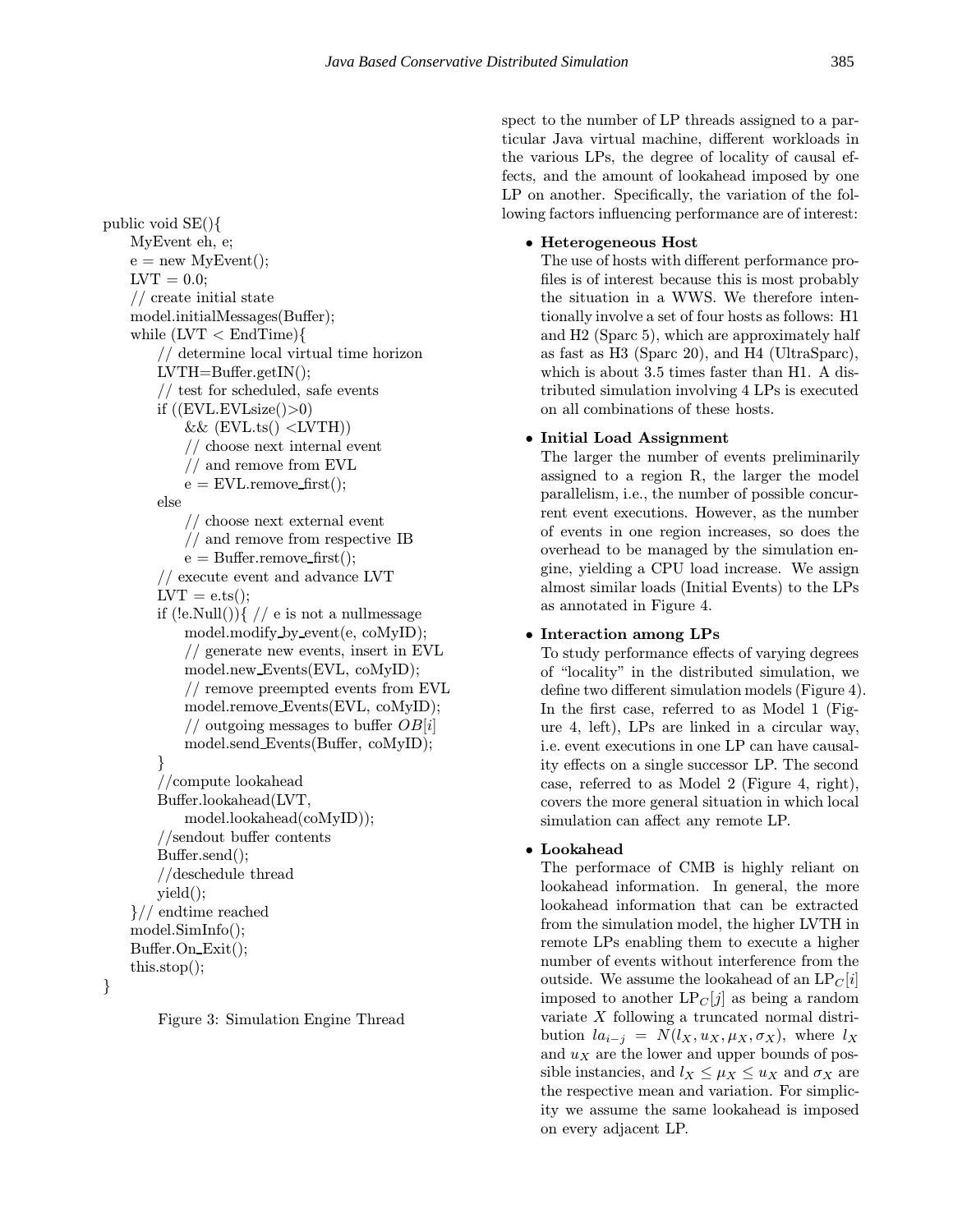

Figure 4: Ring of LPs (Model 1) and Full LP Interconnect (Model 2)

#### • Event Grain Size

For the CMB protocol it is not necessarily a fast CPU (by itself) that gives good overall performance, nor is it solely the use of high speed communication devices but rather the fitting of the balance of the communication and computation speed to the event structure underlying in the simulation model. In our investigations we control this parameter indirectly via the grain size of events: the CPU time needed to execute one event is assumed to be uniformly distributed over the interval [50ms, 100ms].

#### • Message Population

The workload in the particular simulation models is designed to keep the message population constant, i.e. each event consumes one message and generates a new one. This is not a limitation by the simulator, shall make performance effects in our experiments more transparent.

#### • Message fan out

For a generated message, the destination LP is chosen randomly depending on the available output connections.

#### • Local Virtual Time Progression

For the control of the progression of simulation time in one simulation step, we associate the respective LVT increments with events. Whenever an event is executed, LVT is progressed  $(LVT = e.ts()$ ; in Figure 3) by a random increment again following a truncated normal distribution  $\Delta LVT_C = N(l_C, u_C, \mu_C, \sigma_C)$ . (For the two models under investigation  $\Delta LVT_C$  is notated in Figure 4 as quartuples  $N(\_,\_,\_,\_)$ .)

The first LP configuration is Model 1 in Figure 4 (left). 4 LPs are interconnected in a ring topology, each executing about the same initial load at a [50ms, 100ms] event granularity. Figure 5 summarizes averaged execution times for the model being mapped to a single, two and four nodes out of H1, H2, H3 and H4. In the case where all LPs are simulated on the same host we obtain average execution times between  $314.3$  sec (H1, H2) and  $89.4$  sec (H4) depending on the type of host used. In the cases where 2 hosts share the simulation model (2 LPs are executed on one host) we obtain results between 140.0 sec with the 2 slow host (H1,H2), 99.8 sec if a combination of a slow host and a fast host (H1,H4) are used, and 48.5 sec if the two faster hosts (H3,H4) are involved. In the full exploitation of model parallelism (each node executes one LP), an execution time of 54.9 sec can be achieved. Clearly, in this case, the two slow machines (H1, H2) throttle the performance of the two others.

Figure 5 (right) shows the speedup range gained by the distributed simulation of the model, based on a sequential execution on host H1 or H2 (case "slow"), on host H3 (case "medium") and host H4 (case "fast"). It is seen from these results, that in a heterogeneous environment, depending on the choice of the host system and the LP-to-processor mapping, speedup in the range of 1.62 and 5.84 can be achieved; slight slowdowns are possible as indicated by the variation bars in cases where two processor are used.

The LP configuration in Model 2 (Figure 4 (right)) represents the case of a communication bound distributed simulation. A fully interconnected graph of LPs is assumed, with an equally likely message fanout from one LP to all of its neighbors. The count of initial messages and the LVT advancement is the same as in the previous example. Through the necessity of sending more null messages, the execution time approximately doubles. If all LPs are simulated on one host we obtain execution times between 694.2 sec  $(H1,H2)$  and 191.1 sec  $(H4)$ , and again the host combination H3 and H4 (73.5 sec) is much faster than the combination where all 4 hosts are involved (Figure 6 (left)). The speedup range as presented in Figure 6 (right), however, asserts robustness of the distributed simulation against heavy communication.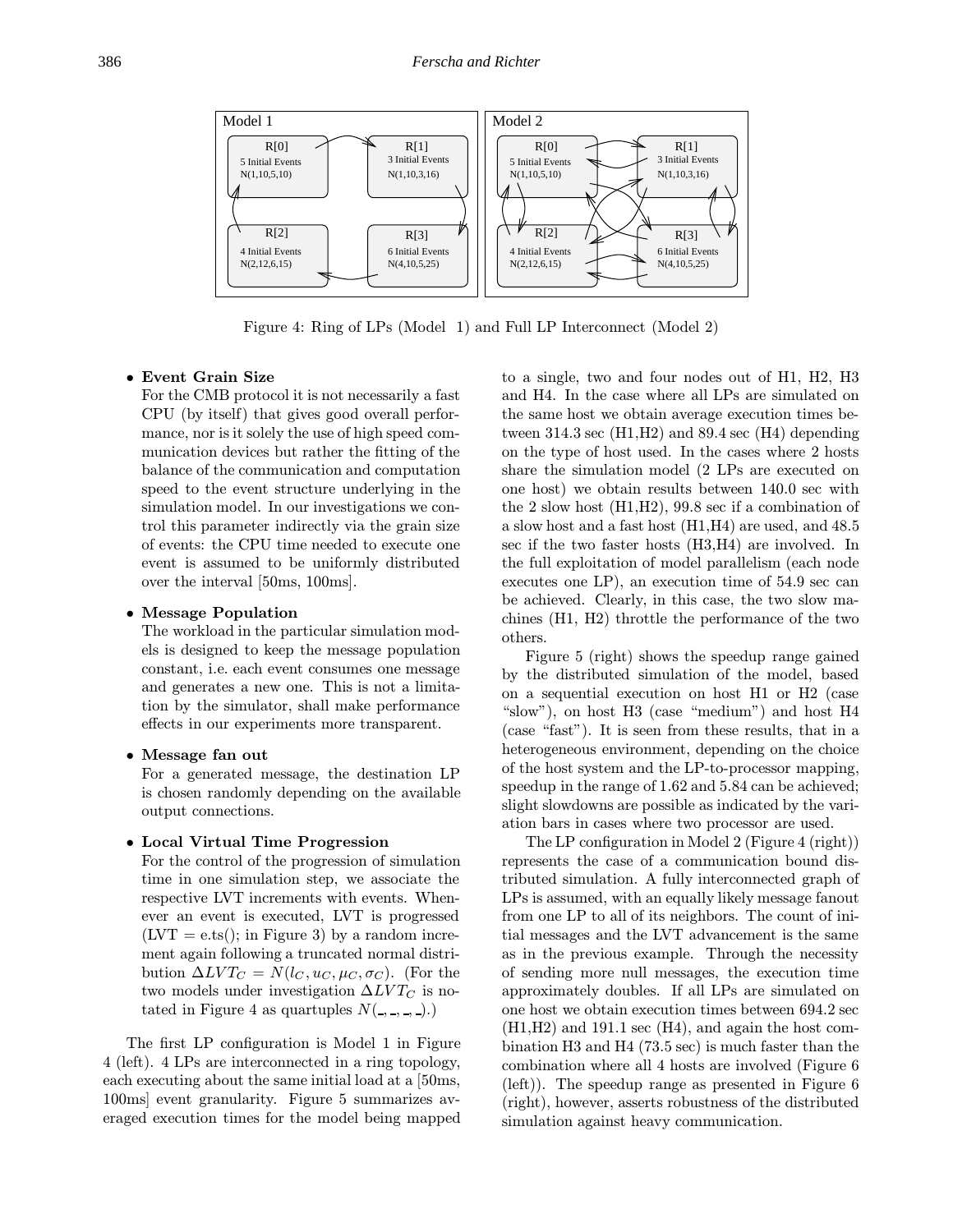

Figure 5: Execution Time (Left) and Speedup (Right) for Model 1



Figure 6: Execution Time (Left) and Speedup (Right) for Model 2

## 5 CONCLUSIONS

World-wide distributed simulation is closer than expected! In a systematic collection of arguments, this paper has demonstrated that contemporary Web technology provides an excellent basis for Web based distributed simulation. Moreover, using the Java technology for the realization of distributed simulators, a universal portability (and platform independence), modularity, simulation software and model reuse, as well as its use from anywhere at anytime can be guaranteed, thus representing the chance of a breakthrough commercial and industrial success of general purpose distributed simulation.

The feasibility and "value-added" of world wide simulations is exemplified with the development of an object oriented distributed discrete event simulation engine based on the conservative Chandy-Misra-Bryant (CMB) protocol, using the mutlithreading features of Java together with the RMI (remote method invocation) system. The performance of this distributed simulator is investigated in a heterogeneous environment of Java-enabled workstations. Even with a set of four heterogenous hosts, an average speedup of 3.5 could be attained.

Having identified a consistent set of parameters determining the performance of a distributed simulator, we are now studying the performance sensitivity of those. Further experiments will compare the issues of imbalanced initial LP loads, the variation of event grain size, heterogeneous lookahead and virtual time progressions, as well as optimizations of the CMB protocol reducing the number of nullmessages. Finally, we will demonstrate the ease of submodel replacements and the integration of the Time Warp synchronization protocol.

#### ACKNOWLEDGMENT

This work was partially supported by the Human Capital and Mobility program of the EU under grant CHRX-CT94-0452 (MATCH).